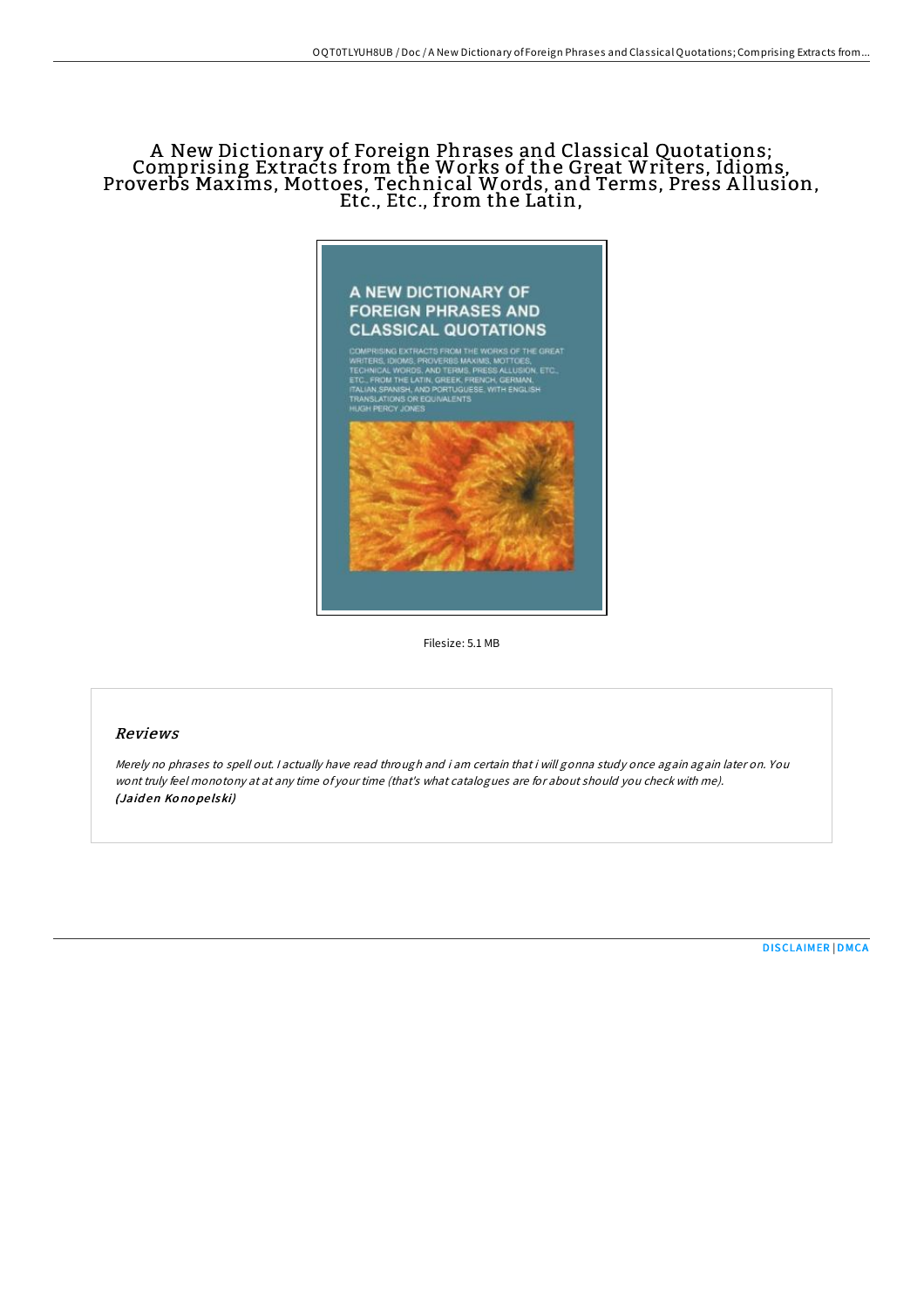## A NEW DICTIONARY OF FOREIGN PHRASES AND CLASSICAL QUOTATIONS; COMPRISING EXTRACTS FROM THE WORKS OF THE GREAT WRITERS, IDIOMS, PROVERBS MAXIMS, MOTTOES, TECHNICAL WORDS, AND TERMS, PRESS ALLUSION, ETC., ETC., FROM THE LATIN,



Rarebooksclub.com, United States, 2012. Paperback. Book Condition: New. 246 x 189 mm. Language: English . Brand New Book \*\*\*\*\* Print on Demand \*\*\*\*\*.This historic book may have numerous typos and missing text. Purchasers can download a free scanned copy of the original book (without typos) from the publisher. Not indexed. Not illustrated. 1900 Excerpt: .may break, you may shatter the vase if you will, But the scent of the roses will cling to it still. The key of the mystery. The merit of human actions springs from their motive; and disinterestedness is their crowning virtue. The cream of the jest. The Empire, it is peace. The empire is the sword.f The republic of letters. It is the cool man that rules. If Cleopatra s nose had been shorter, the whole aspect of the world would have been changed. Childhood is the slumber time of the intellect. The babe seems much more like one coming from heaven than an old man stained with sin seems like one going there. The enemy was on the alert. (My name, my arms, my loyalty.) Motto of the Newland family. The meaning is best known to the speaker. Envy dwells in the heart s core as a viper in its hole. Louts Napoleon used these word5 in one of his speeches before he became Emperor of the French, little anticipating the scries of wars in which France was about to be plunged, and the crowning disaster of Sedan. t The pun of the German Kladderadatsch on L empire, c est /a Paix. The cmpiie meant taxes said Punch: empire c est la pay. X The motto of the colleague ot Robespierre, who, however, did not manage by his own cold disposition to escape the guillotine. This motto is adapted from the last words of Roger...

Read A New Dictionary of Foreign Phrases and Classical Quotations: Comprising [Extracts](http://almighty24.tech/a-new-dictionary-of-foreign-phrases-and-classica.html) from the Works of the Great Writers, Idioms, Proverbs Maxims, Mottoes, Technical Words, and Terms, Press Allusion, Etc., Etc., from the Latin, Online

 $\blacksquare$ Download PDF A New Dictionary of Foreign Phrases and Classical Quotations; Comprising [Extracts](http://almighty24.tech/a-new-dictionary-of-foreign-phrases-and-classica.html) from the Works of the Great Writers, Idioms, Proverbs Maxims, Mottoes, Technical Words, and Terms, Press Allusion, Etc., Etc., from the Latin,